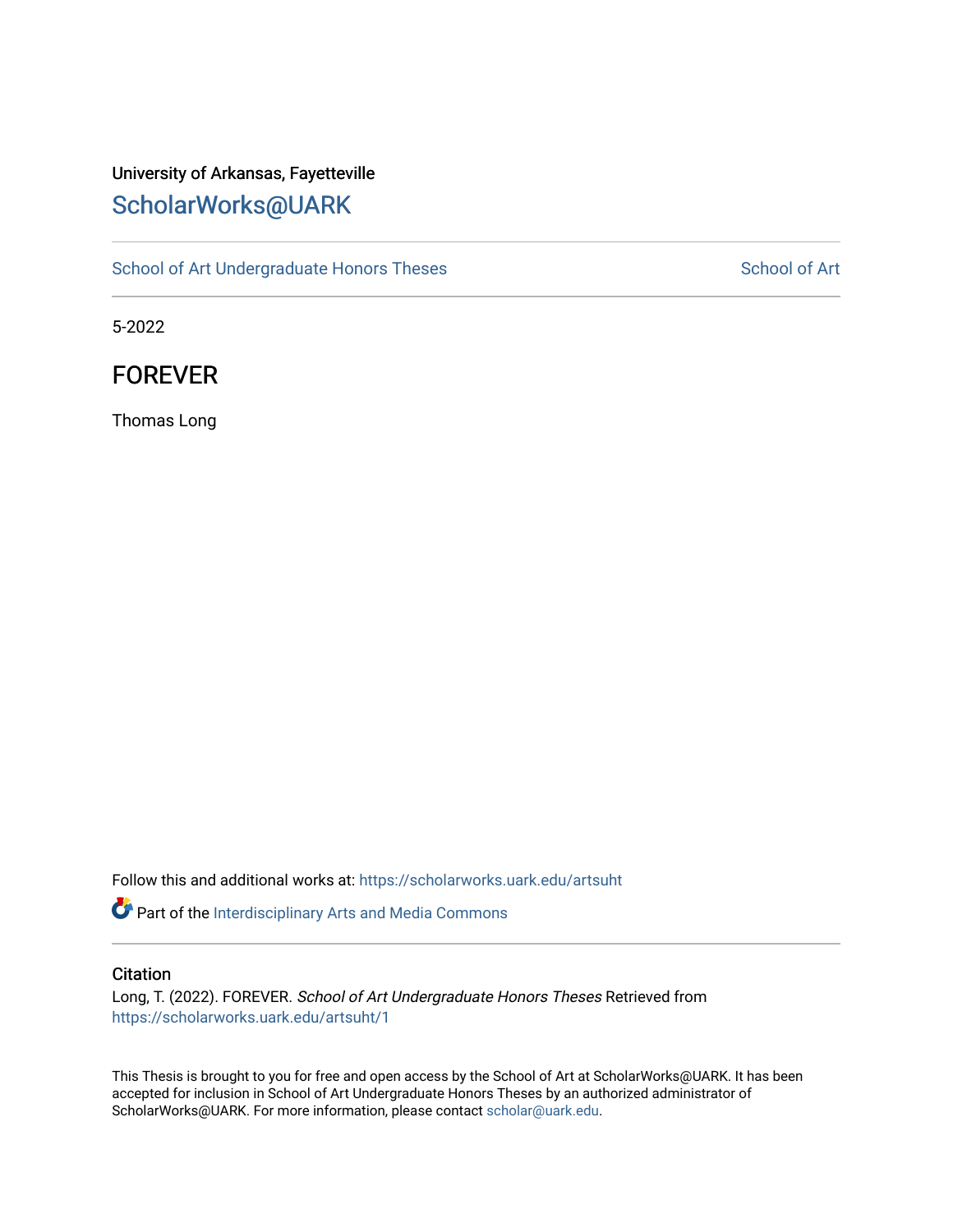

### Thomas Long – Honors Thesis in Studio Art Spring 2022

Pitch, Fall 2021:

"I will be developing a cinematic short film project for installation as a continuous loop. I hope to expand on my experience in the BFA program and Experimental Media Art as a filmmaker and as a new media artist by bringing the language of cinema into the context of a gallery piece and craft a narrative to be experienced in repetition. The formal application of a loop not only provides an entry point for anyone in the gallery to see the film from any point in time, it also serves the story, as the narrative itself functions as a cycle in which we experience the events continuing to happen in a closed loop."

Director: Thomas Long Cast: Patrick Z, Calvin Z, Paul Cronan, Simon Z Crew: Simon Z Composer: Erica Downs

Finished Film:

FOREVER (2022)

<https://vimeo.com/689550934/573d9ec124>

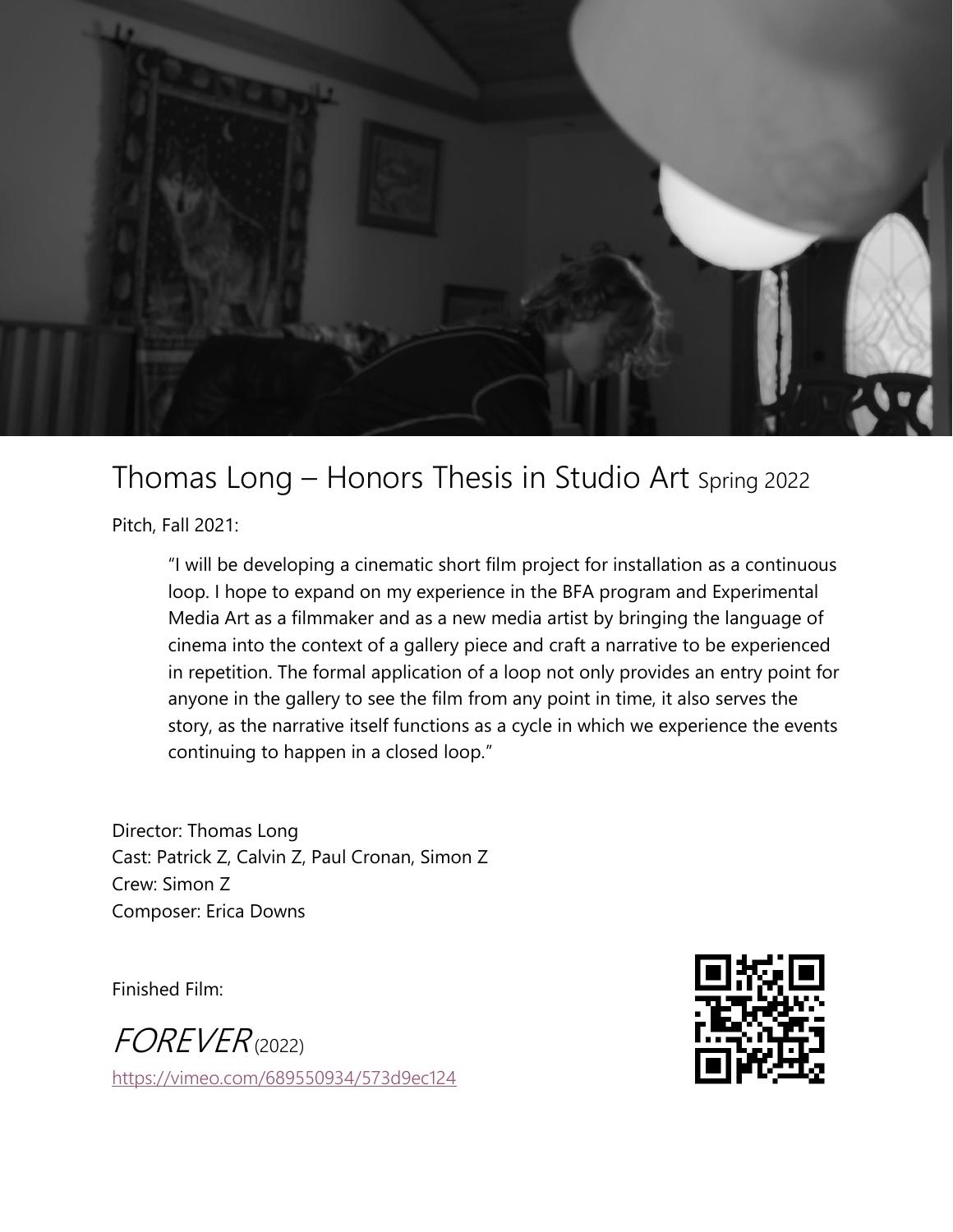|                | 01:00:00:00                                         | 01:00:00:00                 | 01:02:28:00<br>$\bullet$ | 01:04:56:00<br>⊓       | 01:07:24:00 | 01:09:52:00<br>$\bullet$ $\bullet$ |
|----------------|-----------------------------------------------------|-----------------------------|--------------------------|------------------------|-------------|------------------------------------|
| V9             | 8 3 8 8                                             |                             |                          |                        |             | I                                  |
| V8             | 8 ◎ □                                               |                             |                          |                        |             |                                    |
| V <sub>7</sub> | 8 ◎ □                                               |                             |                          |                        |             |                                    |
| V <sub>6</sub> | 8 Ø □                                               |                             |                          |                        |             |                                    |
| V <sub>5</sub> | 800                                                 |                             |                          | Clock C                |             |                                    |
| V <sub>4</sub> | 8 ◎ □                                               |                             | do.                      | $\bullet$              | Me 1        |                                    |
| V3             | 8 ◎ □                                               |                             |                          |                        |             |                                    |
| V <sub>2</sub> | 8 ◎ □                                               | 10                          | 1001                     |                        |             |                                    |
| V1             | 800                                                 | $\bullet$                   |                          |                        |             |                                    |
| A1             | $A \bullet \boxed{S}$                               | Ш<br>2.0                    |                          |                        | <b>Si</b>   |                                    |
| A <sub>2</sub> | $A \n  ② \n  ③ \n  ④$                               | 2.0                         | 100                      | 1                      |             |                                    |
| A3             | $A \n[S]$ $M$                                       | 1.0<br>TR<br><b>TR</b>      | TRA                      |                        |             | M2                                 |
| A4             | $A \nB$ $B \nB$                                     | 1.0                         |                          | M2 ~                   | MA.<br>Me 2 |                                    |
| A <sub>5</sub> | $A \n  5 \n  M$                                     | 1.0                         | MA.                      | MASTER.                |             |                                    |
| A <sub>6</sub> | $A \n  ② \n  ③ \n  ④$                               | 1.0                         |                          |                        |             |                                    |
| A7             | $A \n  B \n  D$                                     | 1.0                         |                          |                        |             |                                    |
| A8             | $A \n[S]$ $M$                                       | 1.0                         |                          |                        |             |                                    |
| A9             | $\ominus$ 0 $\stackrel{[3]}{0}$ $\stackrel{[3]}{0}$ | 1.0                         |                          |                        |             |                                    |
| A10            | $\boxed{0}$ $\boxed{s}$ $\boxed{M}$<br>a            | 1_opening_scene_00 ~<br>2.0 | 2_enter_cabin_e          | 3_ring_is_st \<br>4_su | 2_enter_cab | $5$ _end<br>$4_s$ .                |
|                |                                                     |                             |                          |                        | — .         | $\blacksquare$<br>--               |

Final Timeline DaVinci Resolve

## Blackmagic RAW

Blackmagic's bracketed 12-bit RAW codec allows for a large portion of data directly from the camera to be preserved for the post-production stage, especially for color corrections and the final color grading process to determine the film's look. This file format is especially large compared to the compressed .mov or .mp4 files the final render will produce, with the full folder of footage taking up just under 400 gigabytes.

|               | Sharing Previous Versions Customize |                                             |  |  |  |
|---------------|-------------------------------------|---------------------------------------------|--|--|--|
|               | Footage                             |                                             |  |  |  |
| Type:         | File folder                         |                                             |  |  |  |
| Location:     | $F:\$                               |                                             |  |  |  |
| Size:         | 379 GB (407,078,961,464 bytes)      |                                             |  |  |  |
| Size on disk: | 379 GB (407, 189, 323, 776 bytes)   |                                             |  |  |  |
| Contains:     | 98 Files, 0 Folders                 |                                             |  |  |  |
| Created:      | Sunday, August 22, 2021, 6:08:56 PM |                                             |  |  |  |
| Attributes:   |                                     | Read-only (Only applies to files in folder) |  |  |  |
|               | Hidden                              | Advanced                                    |  |  |  |



Blackmagic Pocket Cinema Camera 6K Pro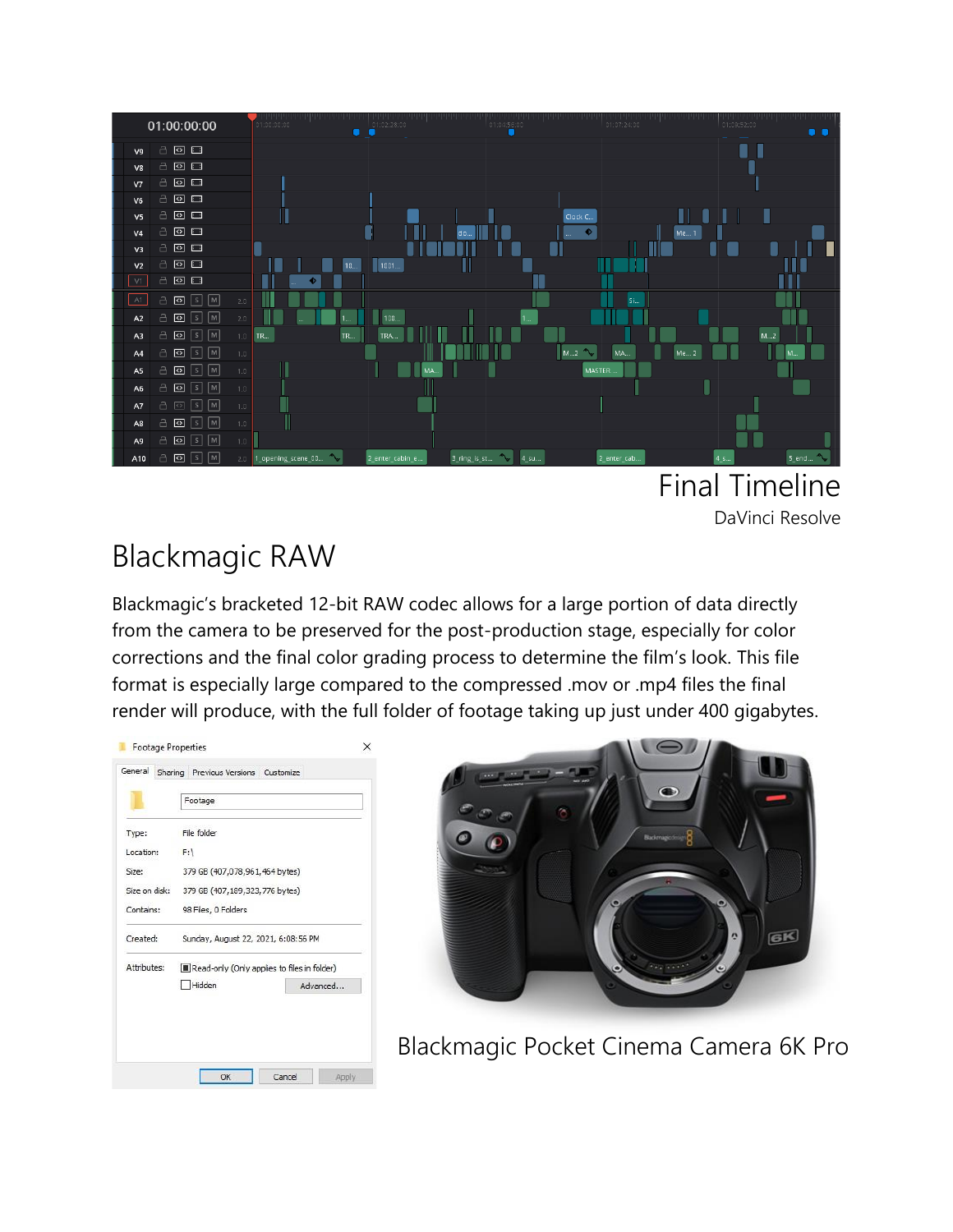

# Color Grading

Filming in 6K RAW allowed for post-production flexibility with the color grade, capturing a wide range of light values and saving the data in a cinema log color profile to be corrected later. These are two examples of shots before and after the final color grade:

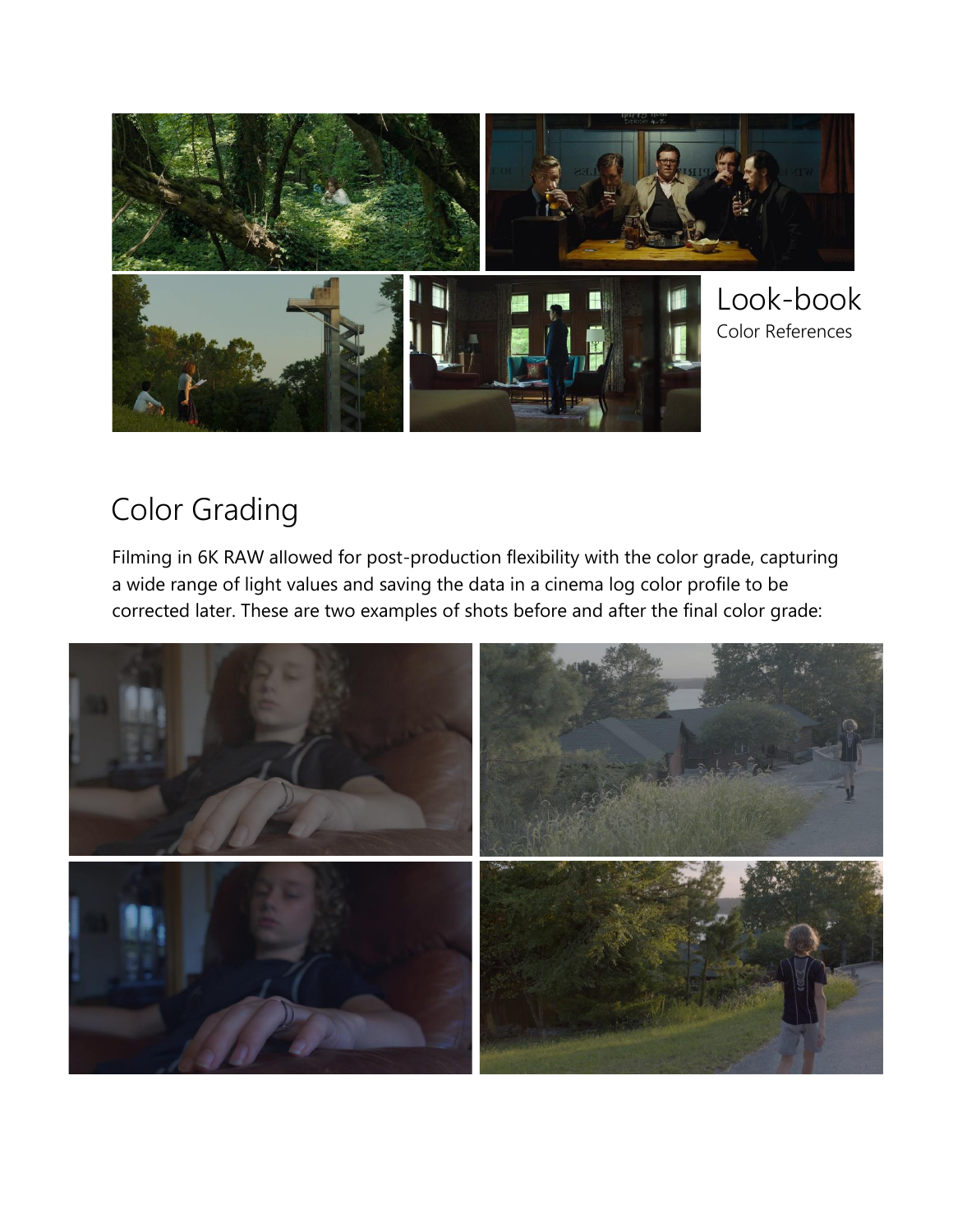

# Equipment

- Blackmagic Pocket Cinema Camera 6K Pro \$2,495.00
- Blackmagic Design Battery Pro Grip \$145.00
- Blackmagic Design EVF \$495.00
- Rokinon Cine DS T1.5 Lens Kit, Canon EF \$1,606.00
- SanDisk 512GB CFast 2.0 Memory Card 2 x \$549.99/ea.
- ZOOM L-8 Recorder & Mixer \$399.00
- Aputure Light Storm LS 300X LED Light \$1,199.00
- C-Stand \$159.95
- Aputure Light Dome II diffuser \$219.00